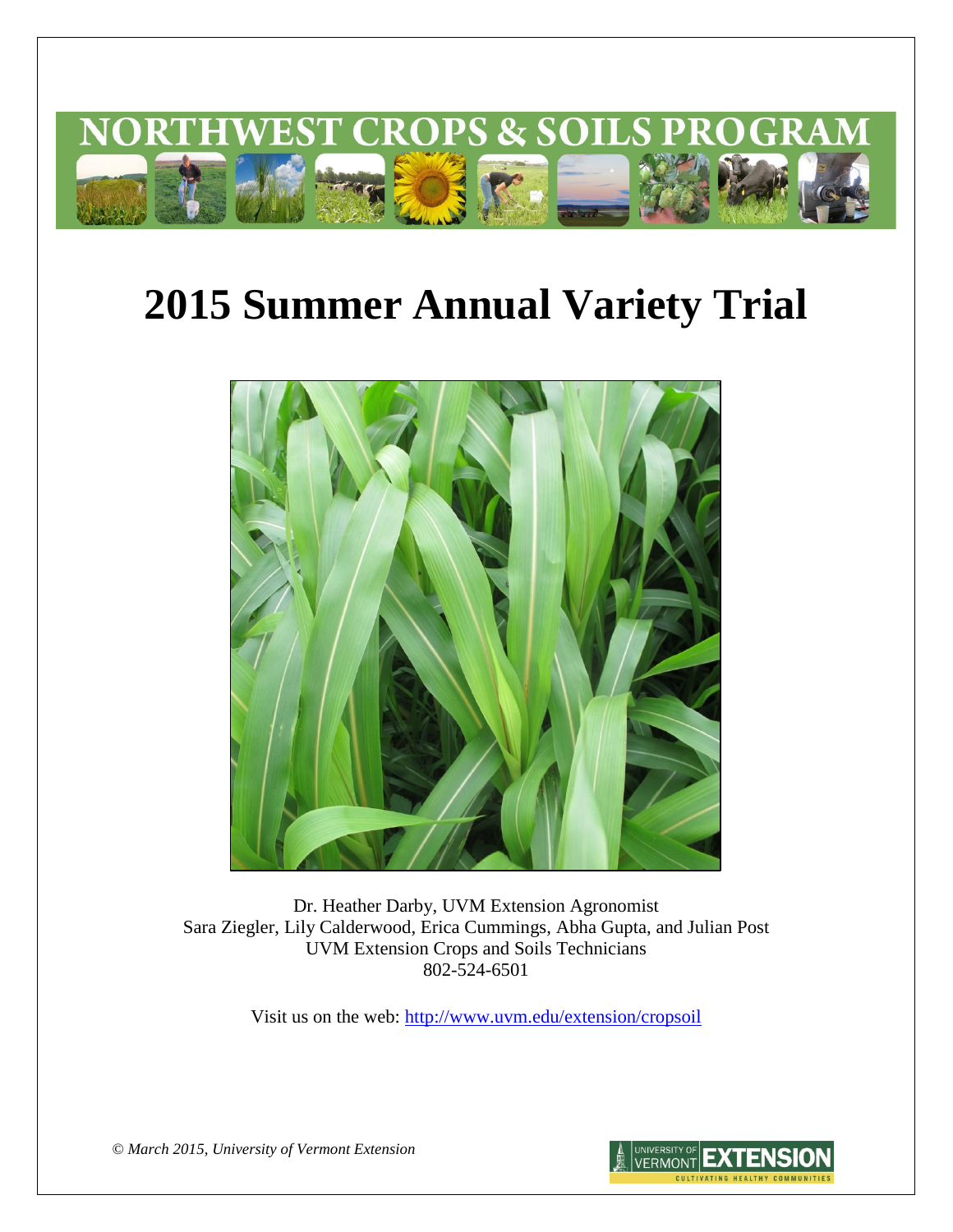#### **2015 SUMMER ANNUAL VARIETY TRIAL**

Dr. Heather Darby, University of Vermont Extension heather.darby[at]uvm.edu

Warm season grasses, such as sorghum x sudangrass crosses, sudangrass, millet, and teff, can provide quality forage in the hot summer months, when cool season grasses that make up most pastures and hay meadows in the Northeast are not as productive. The addition of summer annuals into a rotation can provide a harvest of high-quality forage for stored feed or grazing. Generally, summer annuals germinate quickly, grow rapidly, are drought resistant, and have high productivity and flexibility in utilization. The UVM Extension Northwest Crops and Soils Program conducted this variety trial to evaluate the yield and quality of warm season annual grasses.

# **MATERIALS AND METHODS**

A trial was initiated at Borderview Research Farm in Alburgh, VT on 7-Jun 2015. General plot management is listed in Table 1. Plots were managed with practices similar to those used by producers in the surrounding area. The previous crop was winter barley. The field was disked and spike tooth harrowed prior to planting. Fourteen varieties of various summer annual species were compared. Plots were seeded with a Great Plains small plot drill at a seeding rate of 50 lbs ac<sup>-1</sup> for the sorghums, sudangrasses and sorghum x sudangrass crosses, 20 lbs  $ac^{-1}$  for the millet, 30 lbs  $ac^{-1}$  for the annual ryegrass, and 6 lbs  $ac^{-1}$ for the teff. Plots were fertilized with 1000 lbs  $ac^{-1}$  ProGro (5-3-4) on 7-Jul and were fertilized again on 2-Aug with  $1000$  lbs  $ac^{-1}$  Pro Booster (10-0-0).

| <b>Trial Information</b>         | <b>Borderview Research Farm-Alburgh, VT</b>                                                    |
|----------------------------------|------------------------------------------------------------------------------------------------|
| Soil Type                        | Benson rocky silt loam                                                                         |
| Previous crop                    | Winter barley                                                                                  |
| Planting date                    | $7-J$ un                                                                                       |
| Fertilizer                       | 1000 lbs $ac^{-1}$ ProGro (5-3-4) on 7-Jul<br>1000 lbs $ac^{-1}$ Pro Booster (10-0-0) on 2-Aug |
| First harvest date               | $29$ -Jul                                                                                      |
| Second harvest date              | $31-Aug$                                                                                       |
| Third harvest date               | $2$ -Oct                                                                                       |
| Seeding rate: Teff               | 6 lbs $\rm{acre}^{-1}$                                                                         |
| Annual ryegrass                  | $30$ lbs acre <sup>-1</sup>                                                                    |
| Millet                           | $20$ lbs acre <sup>-1</sup>                                                                    |
| Sorghum, Sudangrass, and crosses | $50$ lbs acre <sup>-1</sup>                                                                    |
| Tillage methods                  | Mold board plow, disk, and spike tooth harrow                                                  |

#### **Table 1. General plot management.**

Plots were harvested with a Carter forage harvester on 29-Jul with a harvest area of 3' x 20', and by hand in a 0.25m<sup>2</sup> area on 31-Aug and 2-Oct. The species and variety of summer annuals grown are listed in Table 2. Forage quality was analyzed by the University of Vermont Cereal Testing Lab (Burlington, VT) with an FOSS NIRS (near infrared reflectance spectroscopy) DS2500 Feed and Forage analyzer. Plot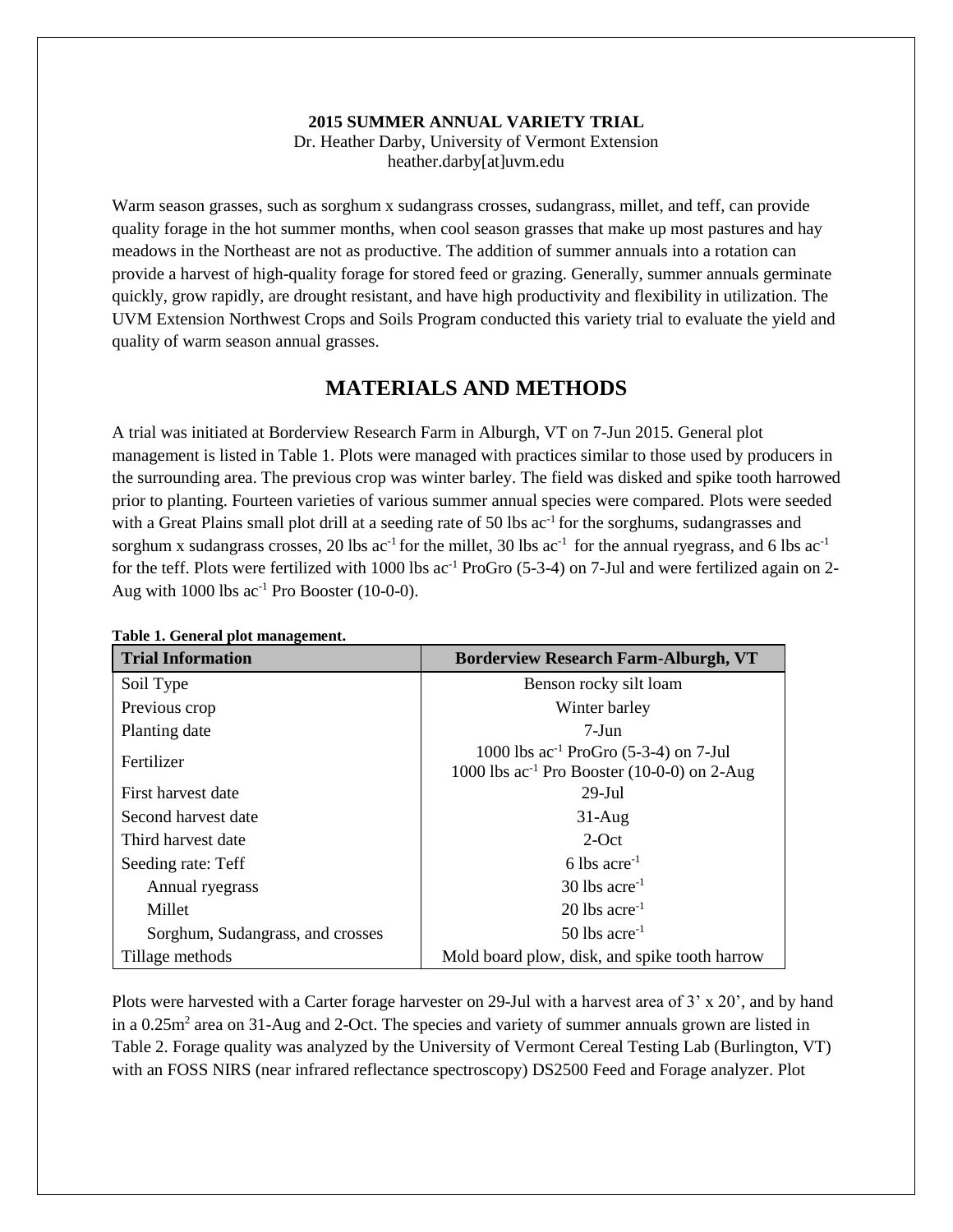samples were dried, ground and analyzed for crude protein (CP), acid detergent fiber (ADF), neutral detergent fiber (NDF), and various other nutrients.

| <b>Variety</b> | <b>Species</b>         | <b>Characteristics</b> | <b>Seeding rate</b><br>$(lbs \text{ ac}^{-1})$ | <b>Company</b>  |
|----------------|------------------------|------------------------|------------------------------------------------|-----------------|
| <b>Bruiser</b> | <b>Annual Ryegrass</b> | $non-BMR$              | 30                                             | Seedway         |
| Fria           | <b>Annual Ryegrass</b> | endophyte-free         | 30                                             | Seedway         |
| <b>FSG 300</b> | Millet                 | $non-BMR$              | 20                                             | Seedway         |
| Japanese       | Millet                 | non-BMR                | 20                                             | Seedway         |
| Wonderleaf     | Millet                 | $non-BMR$              | 20                                             | Alta Seeds      |
| AF 7101        | Sorghum                | $non-BMR$              | 50                                             | Alta Seeds      |
| AF 7201        | Sorghum                | non-BMR                | 50                                             | Alta Seeds      |
| AS 6402        | Sorghum x Sudangrass   | <b>BMR</b>             | 50                                             | Alta Seeds      |
| AS 9301        | Sorghum x Sudangrass   | <b>BMR</b>             | 50                                             | King's Agriseed |
| 886            | Sudangrass             | <b>BMR</b>             | 50                                             | Seedway         |
| AS 9302        | Sudangrass             | $non-BMR$              | 50                                             | Alta Seeds      |
| Hayking        | Sudangrass             | <b>BMR</b>             | 50                                             | King's Agriseed |
| Pro Max        | Sudangrass             | <b>BMR</b>             | 50                                             | Seedway         |
| Moxie          | Teff                   | $non-BMR$              | 6                                              | Barenbrug       |

**Table 2. Summer annual varieties, characteristics, and seed source.** 

Mixtures of true proteins, composed of amino acids, and non-protein nitrogen make up the crude protein (CP) content of forages. The bulky characteristics of forage come from fiber. Forage feeding values are negatively associated with fiber since the less digestible portions of the plant are contained in the fiber fraction. The detergent fiber analysis system separates forages into two parts: cell contents, which include sugars, starches, proteins, non-protein nitrogen, fats and other highly digestible compounds; and the less digestible components found in the fiber fraction. The total fiber content of forage is contained in the neutral detergent fiber (NDF). Chemically, this fraction includes cellulose, hemicellulose and lignin. The WSC or water soluble carbohydrates include mono-, di-, and oligosaccharides as well as fructans and is considered the best measure of the relevant sugars for ruminant digestion. The measure of sugars refers just to the sugars in the WSC excluding the fructans. Results were analyzed with an analysis of variance in SAS (Cary, NC). The Least Significant Difference (LSD) procedure was used to separate cultivar means when the F-test was significant ( $p < 0.10$ ). The Tukey-Kramer adjustment was made where necessary.

Variations in yield and quality can occur because of variations in genetics, soil, weather and other growing conditions. Statistical analysis makes it possible to determine whether a difference among varieties is real, or whether it might have occurred due to other variations in the field. At the bottom of each table, a LSD value is presented for each variable (i.e. yield). Least Significant differences (LSD's) at the 10% level of probability are shown. Where the difference between two treatments within a column is equal to or greater than the LSD value at the bottom of the column, you can be sure in 9 out of 10 chances that there is a real difference between the two varieties. Treatments that were not significantly lower in performance than the highest value in a particular column are indicated with an asterisk.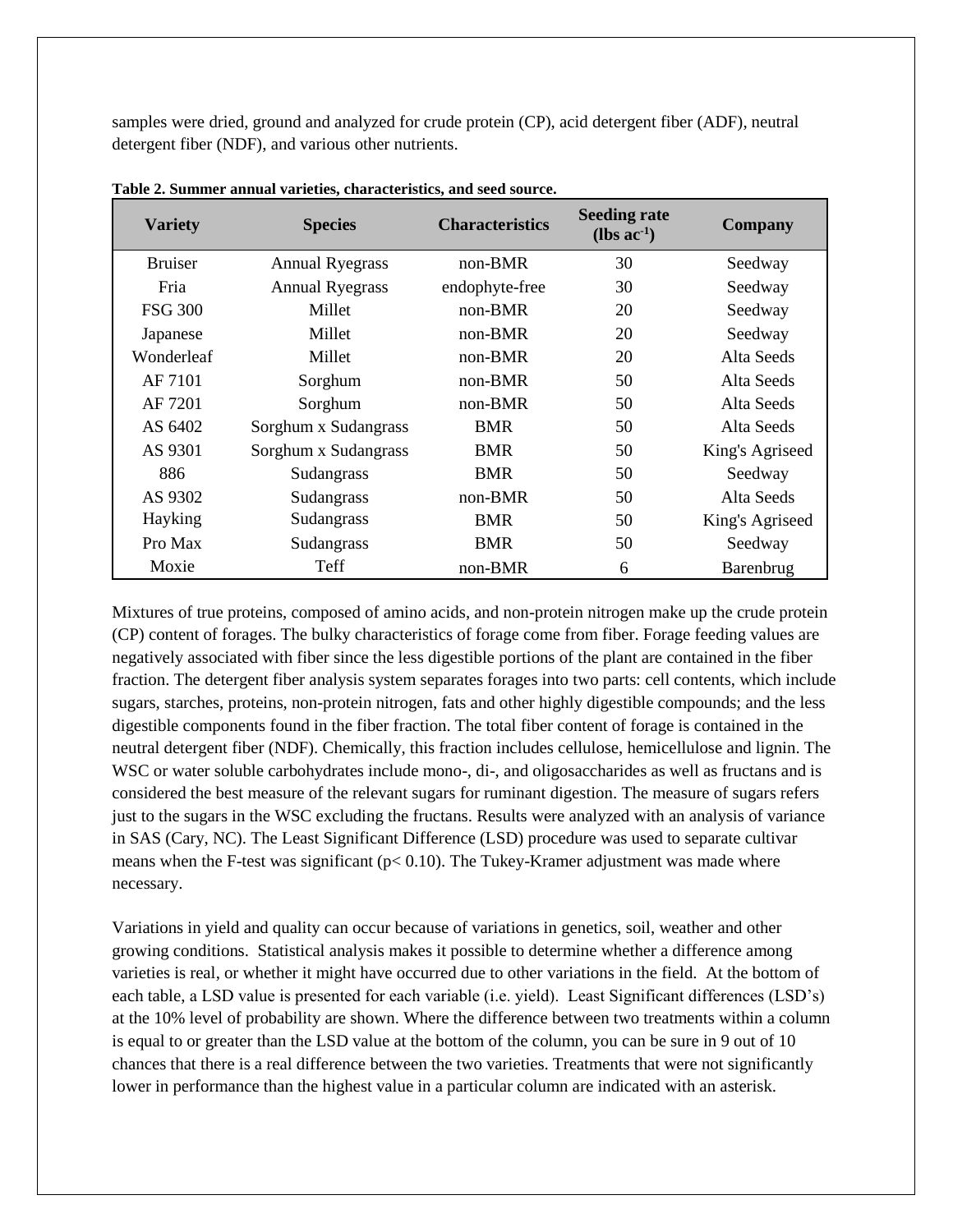| In the example on right, A is significantly different from C but not from B. The     |
|--------------------------------------------------------------------------------------|
| difference between A and B is equal to 1.5, which is less than the LSD value of 2.0. |
| This means that these varieties did not differ in yield. The difference between A    |
| and C is equal to 3.0, which is greater than the LSD value of 2.0. This means that   |
| the yields of these varieties were significantly different from one another. The     |
| asterisk indicates that B was not significantly lower than the top yielding variety. |

| <b>Variety</b> | Yield  |
|----------------|--------|
| A              | 6.0    |
| B              | $7.5*$ |
| $\mathfrak{g}$ | 9.0*   |
| LSD.           | 20     |
|                |        |

### **RESULTS**

Seasonal precipitation and temperature recorded at a weather station in Alburgh, VT are shown in Table 3. From June through September, there was an accumulation of 2162 Growing Degree Days (GDDs) in Alburgh which is 149 GDDs more than the 30-year average. Rainfall was above average during planting, with over 6 inches of rain in June. This rainy and cool weather in June caused slow establishment allowing grassy weeds to dominate the stands. Nitrogen losses from the abundant rain had the forages looking chlorotic, necessitating the fertilization. The remainder of the growing season had below average precipitation with August being the driest with almost 4 inches less rain than normal. Temperatures during the rest of the season did not drastically fluctuate from the normal with the exception of September, which was on average 4.6 degrees warmer than normal. The warm and dry fall allowed for extra growth of these warm season annuals well into the fall months.

|                                   | $\mathbf{\sigma}$ |             |               |                  |
|-----------------------------------|-------------------|-------------|---------------|------------------|
| Alburgh, VT                       | June              | <b>July</b> | <b>August</b> | <b>September</b> |
| Average temperature $(^{\circ}F)$ | 63.1              | 70.0        | 69.7          | 65.2             |
| Departure from normal             | $-2.7$            | $-0.6$      | 0.9           | 4.6              |
|                                   |                   |             |               |                  |
| Precipitation (inches)            | 6.42              | 1.45        | 0.00          | 0.34             |
| Departure from normal             | 2.73              | $-2.70$     | $-3.91$       | $-3.30$          |
|                                   |                   |             |               |                  |
| Growing Degree Days (base 50°F)   | 416               | 630         | 624           | 492              |
| Departure from normal             | $-58$             | -10         | 43            | 174              |

| Table 3. Seasonal weather data <sup>1</sup> collected in Alburgh, VT, 2015. |  |  |  |  |  |  |  |
|-----------------------------------------------------------------------------|--|--|--|--|--|--|--|
|-----------------------------------------------------------------------------|--|--|--|--|--|--|--|

<sup>1</sup>Based on weather data from a Davis Instruments Vantage Pro2 with WeatherLink data logger. Historical averages are for 30 years of NOAA data (1981-2010) from Burlington, VT.

#### *Variety Performance by Cutting*

Yield and quality differed significantly by variety across the three harvests. In the first harvest on 29-Jul, the highest yielding variety was Hayking sudangrass which produced 3.14 tons of dry matter per acre (Table 4). However, this did not statistically differ from any of the other varieties in this harvest. Crude protein, ADF, sugars, and WSC (water soluble carbohydrates) statistically differed across varieties in the first harvest. The average protein level in this first cut was 18.2%. The highest protein of 19.7% was found in the sudangrass variety AS 9302 although this did not differ from seven other varieties. The lowest protein of 16.5% was found in the Japanese millet. The ADF concentrations ranged from 32.5% from AS 9302 to 37.2% from ProMax. This result shows the opposite relationship as expected as AS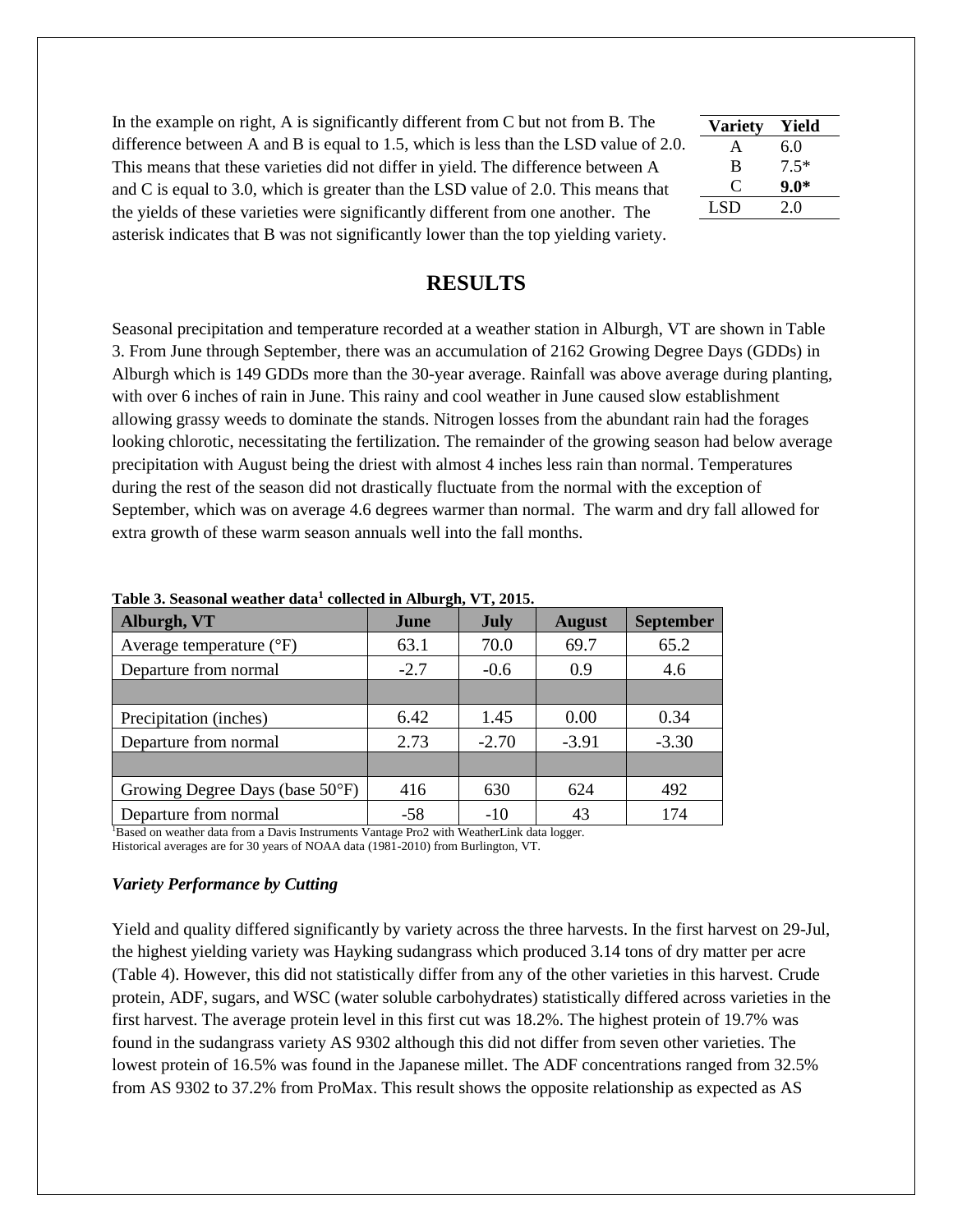9302 is a non-BMR variety but had over 5% less lignin than ProMax which is a BMR variety. However, all the other varieties that were statistically similar to AS 9302 in ADF were BMR varieties or other species such as millet and annual ryegrass.

| <b>Variety</b>   | <b>Species</b>         | <b>DM</b><br><b>Yield</b> | <b>Crude</b><br>protein | <b>ADF</b> | <b>NDF</b> | <b>NDFD</b> | <b>Sugars</b> | <b>WSC</b> |
|------------------|------------------------|---------------------------|-------------------------|------------|------------|-------------|---------------|------------|
|                  |                        | tons $ac^{-1}$            | % of DM                 | % of DM    | % of DM    | % of NDF    | % of DM       | % of DM    |
| <b>Bruiser</b>   | <b>Annual Ryegrass</b> | 2.80                      | $19.0*$                 | $34.5*$    | 60.9       | 48.2        | 2.28          | 3.36       |
| Fria             | <b>Annual Ryegrass</b> | 1.67                      | $19.6*$                 | $33.6*$    | 57.7       | 52.6        | 2.38          | 3.71       |
| <b>FSG 300</b>   | Millet                 | 2.31                      | $18.5*$                 | $34.3*$    | 59.9       | 48.0        | $3.05*$       | $4.25*$    |
| Japanese         | Millet                 | 2.02                      | 16.5                    | 35.7       | 61.9       | 48.6        | $2.92*$       | $4.36*$    |
| Wonderleaf       | Millet                 | 2.40                      | 16.8                    | $34.4*$    | 61.4       | 50.1        | $3.41*$       | $4.77*$    |
| AF 7101          | Sorghum                | 2.54                      | 17.1                    | 35.3       | 62.4       | 48.9        | $2.78*$       | $3.96*$    |
| AF 7201          | Sorghum                | 2.37                      | 17.9*                   | 36.9       | 63.0       | 47.7        | 1.89          | 2.66       |
| AS 6402          | Sorghum x Sudangrass   | 2.41                      | 17.6                    | $34.4*$    | 60.9       | 49.0        | $2.90*$       | $4.12*$    |
| AS 9301          | Sorghum x Sudangrass   | 2.40                      | $19.5*$                 | $32.6*$    | 58.4       | 51.9        | $2.82*$       | $4.07*$    |
| 886              | Sudangrass             | 2.56                      | 17.6                    | 35.7       | 63.2       | 47.4        | 2.50          | 3.33       |
| AS 9302          | Sudangrass             | 2.08                      | $19.7*$                 | $32.5*$    | 60.0       | 51.1        | 2.84*         | $3.97*$    |
| Hayking          | Sudangrass             | 3.14                      | 18.8*                   | 34.8*      | 60.9       | 47.5        | 2.38          | 3.31       |
| Pro Max          | Sudangrass             | 2.45                      | 17.2                    | 37.2       | 63.2       | 49.7        | 1.64          | 2.58       |
| Moxie Teff       | Teff                   | 2.39                      | 19.0*                   | 35.1       | 61.4       | 46.8        | 1.58          | 2.44       |
| LSD $(p = 0.10)$ |                        | <b>NS</b>                 | 2.1                     | 2.6        | <b>NS</b>  | <b>NS</b>   | 0.81          | 1.03       |
| <b>Cut Mean</b>  |                        | 2.40                      | 18.2                    | 34.8       | 61.1       | 49.1        | 2.53          | 3.63       |

**Table 4. Yield and quality of 14 summer annual varieties, first cut, 2015.**

Treatments with an asterisk\* were statistically similar.

The treatment in **bold** was the top performer for that variable.

NS – No significant difference.

Although NDF and NDFD did not statistically differ across variety, Fria annual ryegrass had the lowest NDF of 57.7% and the highest NDFD of 52.6% compared to the average for the cut of 61.1% and 49.1% respectively. Sugars and WSC also differed significantly by variety. Sugars ranged from 1.58% to 3.41% with the highest sugar content produced from the millet variety Wonderleaf. Wonderleaf performed statistically similarly to six other varieties. Water soluble carbohydrates were also highest in Wonderleaf at 4.77%, which also was statistically similar to six other varieties.

After high rainfall and cool temperatures in June, the plots were fertilized with the product ProGro (5-3-4) at a rate of 1000 lbs  $ac^{-1}$  on 7-Jul shortly after the first harvest. About a month later on 2-Aug, the plots were again fertilized with the product ProBooster (10-0-0) at a rate of 1000 lbs  $ac^{-1}$ . The second harvest occurred on 31-Aug and is summarized below in Table 5. For the second cut, all yield and quality parameters varied statistically by variety. Teff was not harvested in this cut due to poor and patchy regrowth after the first cut and would have not been an accurate representation of this species.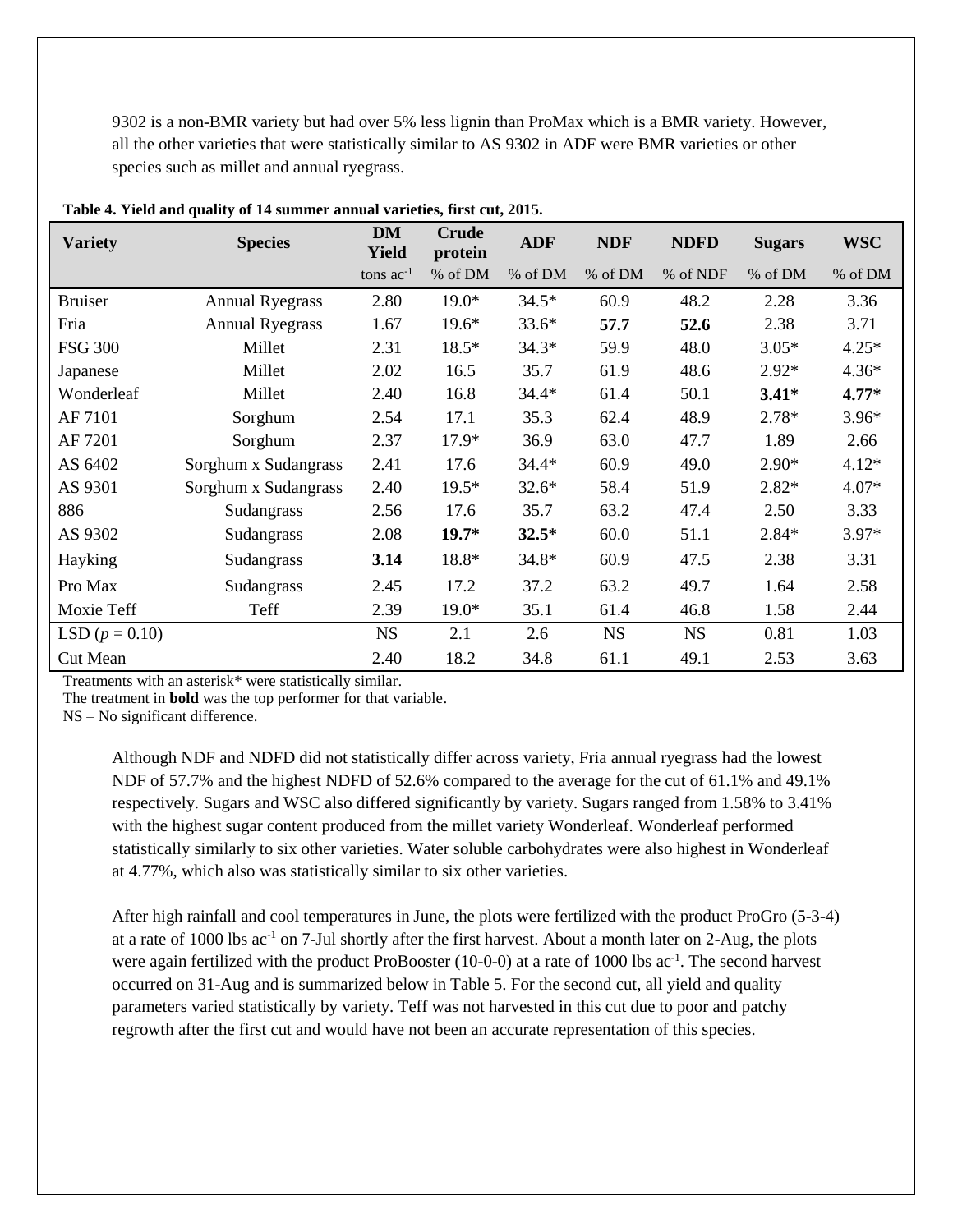| <b>Variety</b>   | <b>DM</b> Yield | Crude protein | <b>ADF</b> | <b>NDF</b> | <b>NDFD</b> | <b>Sugars</b> | <b>WSC</b> |
|------------------|-----------------|---------------|------------|------------|-------------|---------------|------------|
|                  | ton $ac^{-1}$   | % of DM       | % of DM    | % of DM    | % of NDF    | % of DM       | % of DM    |
| <b>Bruiser</b>   | 0.96            | $23.4*$       | $25.1*$    | 49.7*      | $55.5*$     | $6.11*$       | $7.87*$    |
| Fria             | 1.18            | 17.4          | 29.8       | 54.9       | 48.6        | $6.71*$       | 8.87*      |
| <b>FSG 300</b>   | 1.19            | 18.5          | 30.3       | 57.0       | 48.3        | $5.61*$       | $7.68*$    |
| Japanese         | 1.35            | 14.5          | 34.4       | 61.7       | 41.9        | 4.79          | 6.91       |
| Wonderleaf       | 1.12            | $20.9*$       | $27.2*$    | 54.1       | 52.8*       | $6.19*$       | 8.13*      |
| AF 7101          | 1.31            | 17.7          | 30.4       | 57.2       | 55.6*       | 5.68*         | $7.73*$    |
| AF 7201          | 1.45            | 19.6          | 29.2       | 55.9       | $53.7*$     | 5.52          | 7.52       |
| AS 6402          | 1.08            | 18.4          | 30.2       | 56.8       | $54.2*$     | 5.55          | 7.26       |
| AS 9301          | 1.42            | 16.8          | 31.3       | 57.9       | 54.6*       | $5.59*$       | 7.48       |
| 886              | 1.82*           | $20.7*$       | 28.0       | 55.0       | 54.8*       | $5.74*$       | $7.59*$    |
| AS 9302          | 1.83*           | $20.7*$       | 28.8       | 56.4       | $53.0*$     | 4.87          | 6.62       |
| Hayking          | $2.38*$         | 17.2          | 31.3       | 58.1       | 49.1        | $6.42*$       | 8.58*      |
| Pro Max          | 3.37            | 15.6          | 32.6       | 60.3       | 47.2        | 5.97*         | 8.08*      |
| LSD $(p = 0.10)$ | ***             | 3.10          | 2.10       | 2.50       | 4.30        | 1.12          | 1.31       |
| <b>Cut Mean</b>  | 1.58            | 18.6          | 29.9       | 56.5       | 51.5        | 5.75          | 7.72       |

**Table 5. Yield and quality of 13 summer annual varieties, second cut, 2015.**

Treatments with an asterisk\* were statistically similar.

The treatments in **bold** was the top performer for that variable.

The Tukey-Kramer adjustment was used for yield and was significant at the .001 level (\*\*\*).

The highest yielding variety in the second cut was ProMax with 3.37 tons of dry matter per acre. This was statistically similar to Hayking, AS 9302, and 886. These four varieties interestingly are all sudangrasses. The highest protein, as well as the lowest ADF and NDF were produced by the annual ryegrass variety Bruiser. The protein of 23.4% was similar to three other varieties statistically. The lowest protein level of 14.5% was observed in the Japanese millet treatment. Wonderleaf millet had the lowest fiber concentrations of all other annual grasses. The highest NDFD of 55.6% was observed in the sorghum variety AF 7101, however, this was statistically similar to seven other varieties. Surprisingly, AF 7101 is a non-BMR variety whereas some of the BMR varieties such as Hayking and ProMax had much lower NDFD. Sugar and WSC also varied across variety. The highest sugars and WSC were found in the annual ryegrass variety Fria at 6.71% and 8.87%.

The third harvest occurred on 2-Oct. Yield was not impacted by variety in this harvest, however, all quality parameters listed were (Table 6). The Japanese millet plots were not harvested in this cut due to patchy, variable regrowth and to avoid misrepresenting the variety.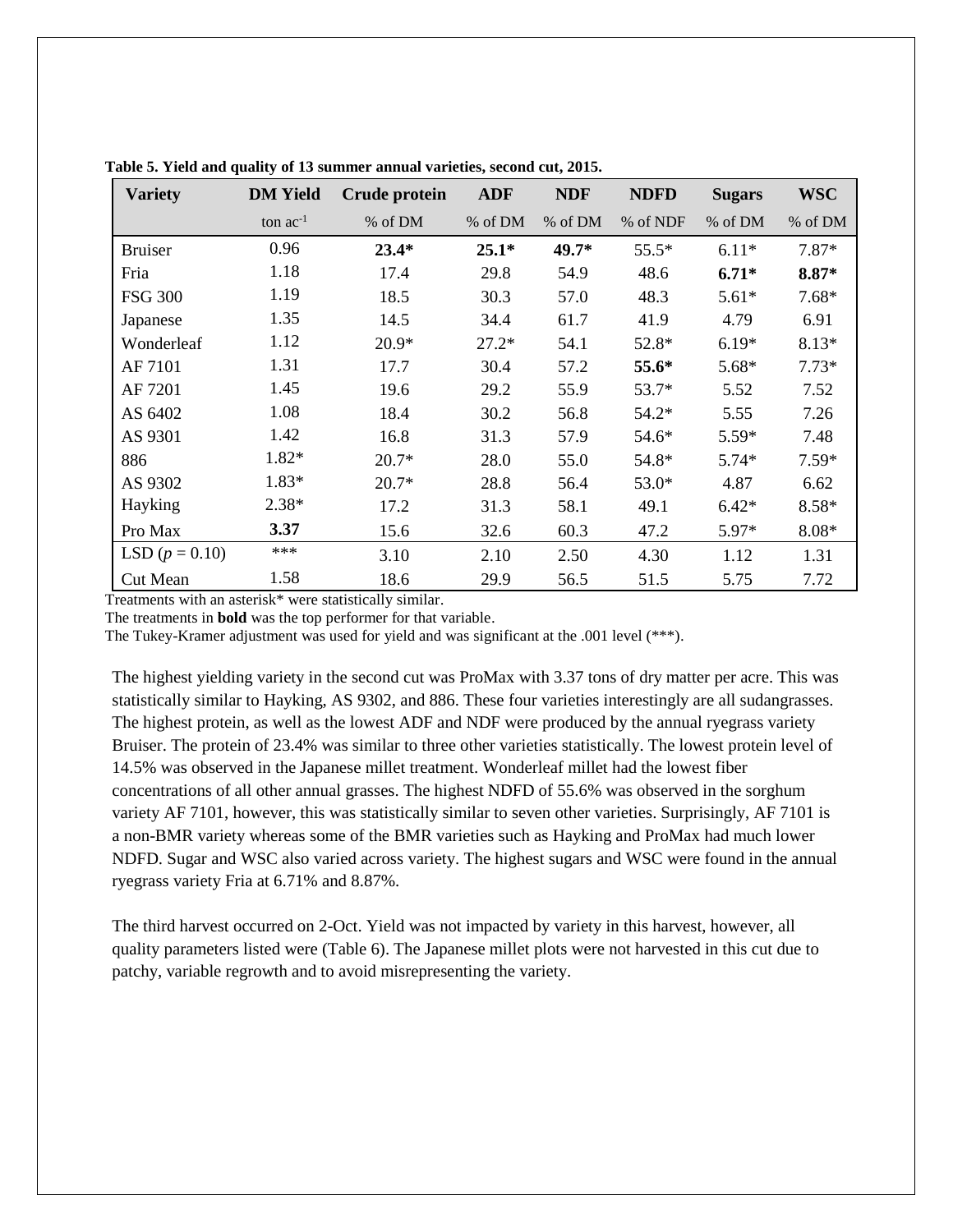| <b>Variety</b>   | <b>DM</b> Yield | Crude protein | <b>ADF</b> | <b>NDF</b> | <b>NDFD</b> | <b>Sugars</b> | <b>WSC</b> |
|------------------|-----------------|---------------|------------|------------|-------------|---------------|------------|
|                  | ton $ac^{-1}$   | % of DM       | % of DM    | % of DM    | % of NDF    | % of DM       | % of DM    |
| <b>Bruiser</b>   | 0.75            | $23.1*$       | $22.0*$    | $43.1*$    | $60.4*$     | 9.16          | 12.6       |
| Fria             | 0.91            | 17.8          | $25.0*$    | 45.8*      | 58.3*       | $11.2*$       | $15.4*$    |
| <b>FSG 300</b>   | 0.71            | 19.3          | 29.6       | 55.7       | 50.8        | 5.58          | 7.87       |
| Wonderleaf       | 0.41            | $21.1*$       | 25.9       | 50.8       | 52.2        | 7.47          | 10.2       |
| AF 7101          | 1.22            | 17.6          | 31.0       | 56.4       | 54.7        | 5.42          | 8.07       |
| AF 7201          | 0.83            | $20.9*$       | 26.8       | 51.1       | 53.1        | 6.72          | 9.31       |
| AS 6402          | 0.55            | 18.7          | 29.6       | 54.7       | 59.5*       | 5.90          | 7.91       |
| AS 9301          | 0.80            | 17.7          | 30.4       | 55.5       | 56.9*       | 5.85          | 8.00       |
| 886              | 0.85            | 20.3          | 28.4       | 53.9       | 53.9        | 5.85          | 8.15       |
| AS 9302          | 0.73            | $21.4*$       | 29.1       | 51.9       | 56.4*       | 6.35          | 8.34       |
| Hayking          | 0.82            | $20.4*$       | 28.5       | 52.5       | 54.3        | 6.21          | 8.37       |
| Pro Max          | 0.95            | 19.3          | 29.4       | 54.4       | 53.9        | 5.91          | 8.04       |
| Moxie            | 0.67            | $20.7*$       | 27.2       | 55.0       | 46.5        | 6.56          | 8.65       |
| LSD $(p = 0.10)$ | <b>NS</b>       | 2.8           | 3.1        | 3.1        | 4.4         | 1.17          | 1.44       |
| <b>Cut Mean</b>  | 0.78            | 19.9          | 27.9       | 52.4       | 54.7        | 6.78          | 9.30       |

| Table 6. Yield and quality of 13 summer annual varieties, third cut, 2015. |  |  |  |  |
|----------------------------------------------------------------------------|--|--|--|--|
|----------------------------------------------------------------------------|--|--|--|--|

Treatments with an asterisk\* were statistically similar.

The treatments in **bold** was the top performer for that variable.

NS- No significant difference.

Yields were much lower in the third cut with only one variety, AF 7101, producing over 1 ton of dry matter per acre. These yields, however, were not statistically different. The highest protein and NDFD, as well as the lowest ADF and NDF, were produced by the annual ryegrass variety Bruiser. The protein of 23.1% was similar to five other varieties. The ADF and NDF of 22.0% and 43.1% respectively were both similar to the other annual ryegrass variety Fria. Fria also had the highest sugar and WSC contents of 11.2% and 15.4% respectively. These were not similar to any other variety.

#### *Variety Performance across Cuttings*

The yields across the season indicate that species and variety selection are critical to maximize yields. From Table 8 you can see that of the annual ryegrasses, Bruiser yielded almost a ton per acre more than the variety Fria. Both of these varieties exhibited excellent forage quality. Of the three millet varieties, the Japanese millet yielded the lowest, about 1 and 0.5 tons less than FSG 300 and Wonderleaf respectively. The Wonderleaf variety not only yielded well but also stood out as having high forage quality, The sorghum and sorghum x sudangrass hybrid varieties yielded similarly to one another. Of the four sudangrass varieties, ProMax and Hayking produced about 2 tons more per acre than AS 9302 and about 1 ton more than 886.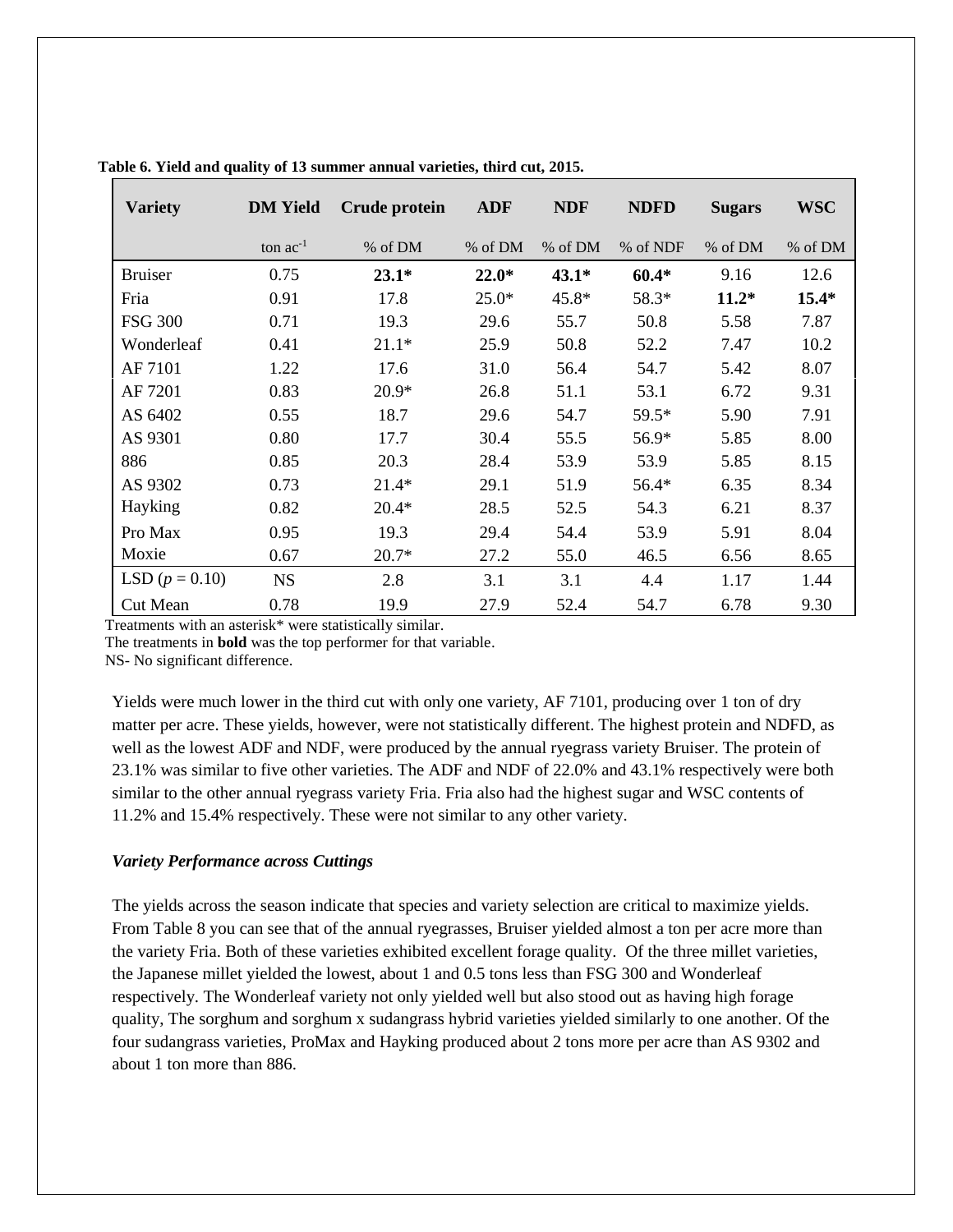| <b>Variety</b><br><b>Species</b> |                        | Height (cm) |           |  |
|----------------------------------|------------------------|-------------|-----------|--|
|                                  |                        | $2nd$ cut   | $3rd$ cut |  |
| <b>Bruiser</b>                   | <b>Annual Ryegrass</b> | 69.0        | 46.5      |  |
| Fria                             | <b>Annual Ryegrass</b> | 83.3        | 52.0      |  |
| <b>FSG 300</b>                   | Millet                 | 63.3        | 68.8      |  |
| Japanese                         | Millet                 | 81.3        |           |  |
| Wonderleaf                       | Millet                 | 70.5        | 67.0      |  |
| AF 7101                          | Sorghum                | 63.3        | 59.8      |  |
| AF 7201                          | Sorghum                | 69.5        | 64.7      |  |
| AS 6402                          | Sorghum x Sudangrass   | 61.7        | 53.0      |  |
| AS 9301                          | Sorghum x Sudangrass   | 82.8        | 62.8      |  |
| 886                              | Sudangrass             | 81.8        | 62.8      |  |
| AS 9302                          | Sudangrass             | 75.0        | 58.3      |  |
| Hayking                          | Sudangrass             | $120*$      | 70.3      |  |
| Pro Max                          | Sudangrass             | 118*        | 69.8      |  |
| Moxie                            | <b>Teff</b>            |             | 46.0      |  |
| Probability level                |                        | $***$       | NS.       |  |
| Cut mean                         |                        | 79.9        | 60.1      |  |

#### **Table 7. Heights by variety, 2015.**

Heights were not measured for all varieties in the first cut so statistics were not performed. The Tukey-Kramer adjustment was used and was significant at the .001 level (\*\*\*) NS-Not significant

These species and varieties also differed in height which may be a management concern for some growers depending on how the crop is intended to be utilized (Table 7). The tallest variety was Hayking sudangrass at 120 cm, which was statistically similar to ProMax at 118 cm. It is interesting to note that the sudangrasses 886 and AS 9302 were much shorter than Hayking and ProMax reaching only about 80 cm in comparison. It is also interesting that the annual ryegrass variety Fria was almost 20 cm taller than Bruiser but lower yielding. In the third cut, the tallest variety was still Hayking at 70.3 cm. The difference between the other sudangrass varieties was much smaller in the third cut as 886 and AS 9302 reached about 60 cm in comparison. The difference between the two annual ryegrass varieties was also much smaller in the third cut as Fria and Bruiser reached 52.0 and 46.5 cm respectively. These differences may be helpful if considering grazing these summer annuals as managing their heights is quite different between species and some varieties.

To have a better idea of the distribution of dry matter yield throughout the season, Figure 1 displays the yield of each variety by cut in a stacked bar graph.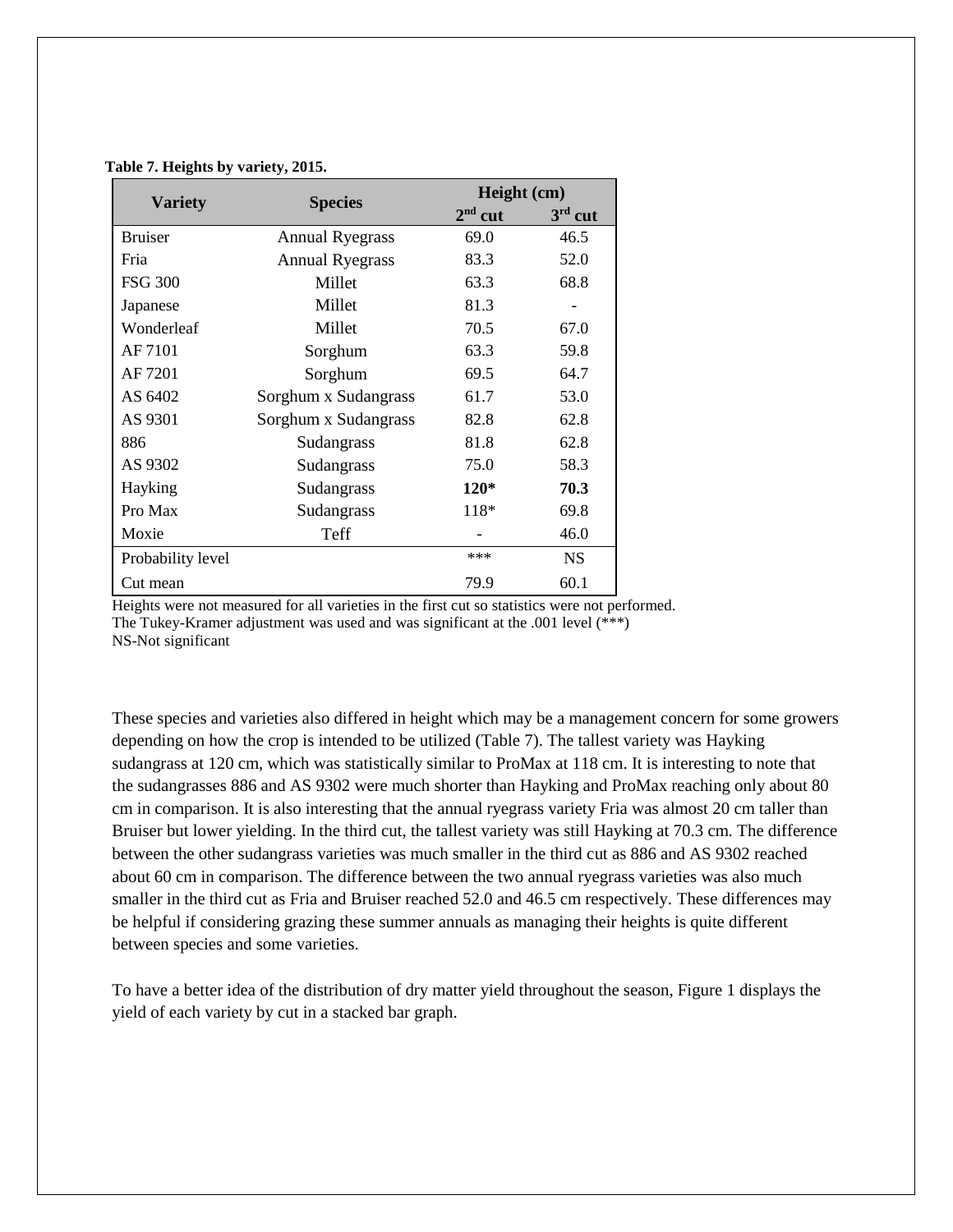

**Figure 1. Yield across three cuts by variety, 2015.**

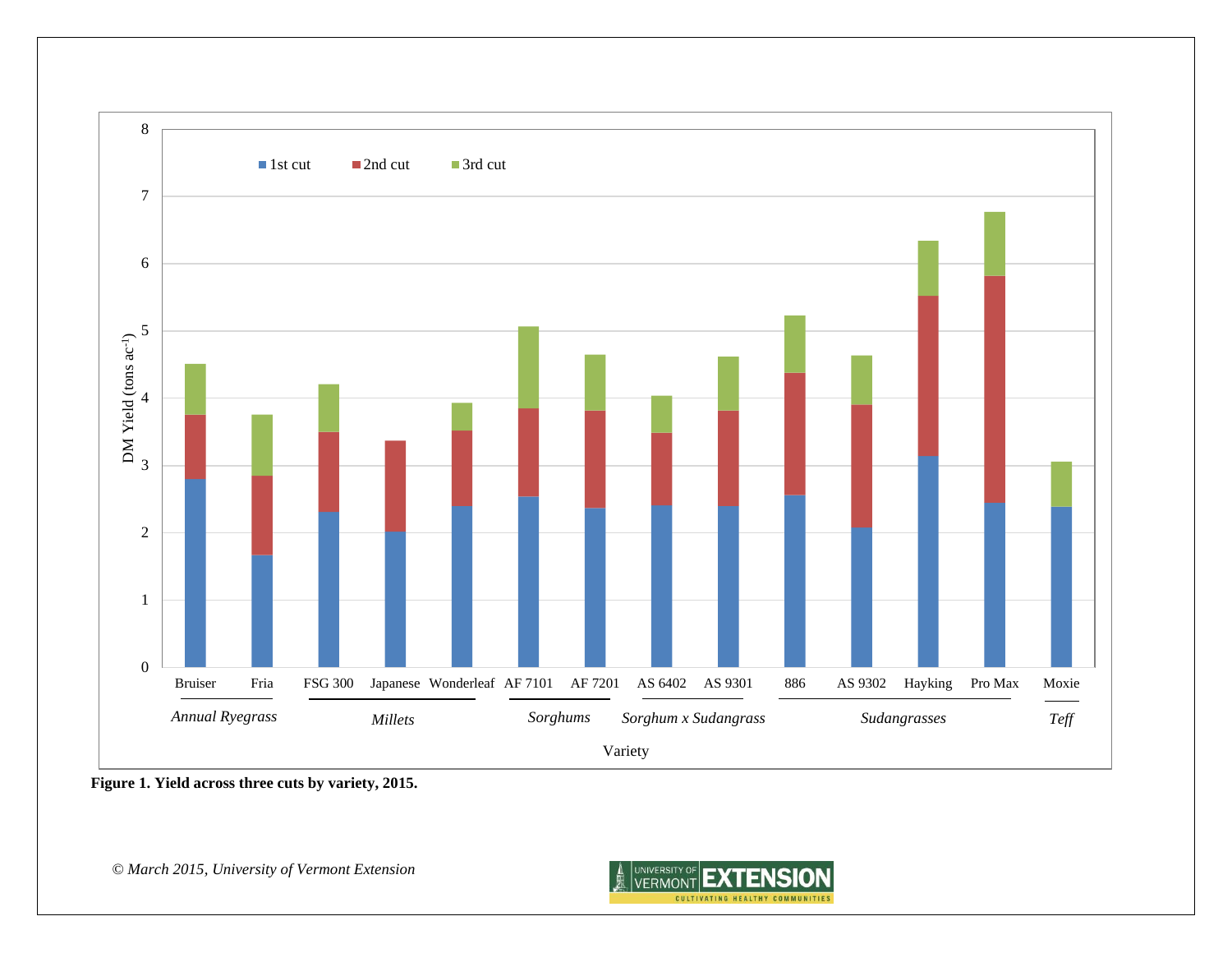From Figure 1, you can see that most varieties and species produce most of their total biomass in the first cut. The forage sorghum variety AF 7101 and the sudangrass varieties Hayking and ProMax produced more evenly distributed amounts of dry matter between the  $2<sup>nd</sup>$  and  $3<sup>rd</sup>$  cuts (AF 7101) and between the  $1<sup>st</sup>$ and 2nd cuts (Hayking and ProMax). Japanese millet and Moxie teff were more adversely affected by the weather which allowed for increased weed pressure as they were not harvested at all three harvests due to an uneven distribution of weeds which would have been a misrepresentation of the varieties.

Another consideration is the price of seed. Table 8 shows the cost per acre of seeding each variety as well as (based on the cost, seeding rate, and yields observed) the cost per ton of dry matter.

|                   |                        | <b>DM</b> Yield | <b>Cost</b>              | Cost                         |
|-------------------|------------------------|-----------------|--------------------------|------------------------------|
| <b>Variety</b>    | <b>Species</b>         | tons $ac^{-1}$  | Dollars ac <sup>-1</sup> | Dollars DM ton <sup>-1</sup> |
| <b>Bruiser</b>    | <b>Annual Ryegrass</b> | 4.51            | 20.40                    | 4.52                         |
| Fria              | <b>Annual Ryegrass</b> | 3.76            | 20.40                    | 5.43                         |
| <b>FSG 300</b>    | Millet                 | 4.21            | 26.00                    | 6.18                         |
| Japanese          | Millet                 | 3.37            | 15.60                    | 4.63                         |
| Wonderleaf        | Millet                 | 3.93            | 30.00                    | 7.63                         |
| AF 7101           | Sorghum                | 5.07            | 132.00                   | 26.04                        |
| AF 7201           | Sorghum                | 4.65            | 127.00                   | 27.31                        |
| AS 6402           | Sorghum x Sudangrass   | 4.04            | 83.50                    | 20.67                        |
| AS 9301           | Sorghum x Sudangrass   | 4.62            | 130.00                   | 28.14                        |
| 886               | Sudangrass             | 5.23            | 82.00                    | 15.68                        |
| AS 9302           | Sudangrass             | 4.64            | 104.50                   | 22.52                        |
| Hayking           | Sudangrass             | 6.34            | 94.00                    | 14.83                        |
| Pro Max           | Sudangrass             | 6.77            | 87.00                    | 12.85                        |
| Moxie             | Teff                   | 3.06            | 18.96                    | 6.20                         |
| <b>Trial Mean</b> |                        | 4.59            | 69.38                    | 14.32                        |

**Table 8. Cost of seed per acre and cost per dry matter ton by variety, 2015.**

The cost of seed varies widely from 18.96 to 132.00 per acre. The most expensive are the forage sorghums and some of the sorghum x sudangrass and sudangrass varieties. However, as yields varied so widely by variety, if we compare cost per ton of dry matter, a better comparison can be made for the return on investment. The least expensive varieties were the annual ryegrasses, the teff, and the millets with the most expensive of those being under \$8.00 per dry matter ton while the most expensive sorghum x sudangrass hybrid was \$28.14 per dry matter ton.

# **DISCUSSION**

Despite poor weather in the beginning of the summer that slowed growth and allowed for increased weed competition, overall the summer annual varieties trialed performed quite well and produced a large quantity of quality biomass throughout the three cuts. However, in addition to differences between these varieties there seemed to be differences between the species as well. Table 9 below illustrates the total dry matter produced per acre for each of the species, combining the three cuts and the varieties within a

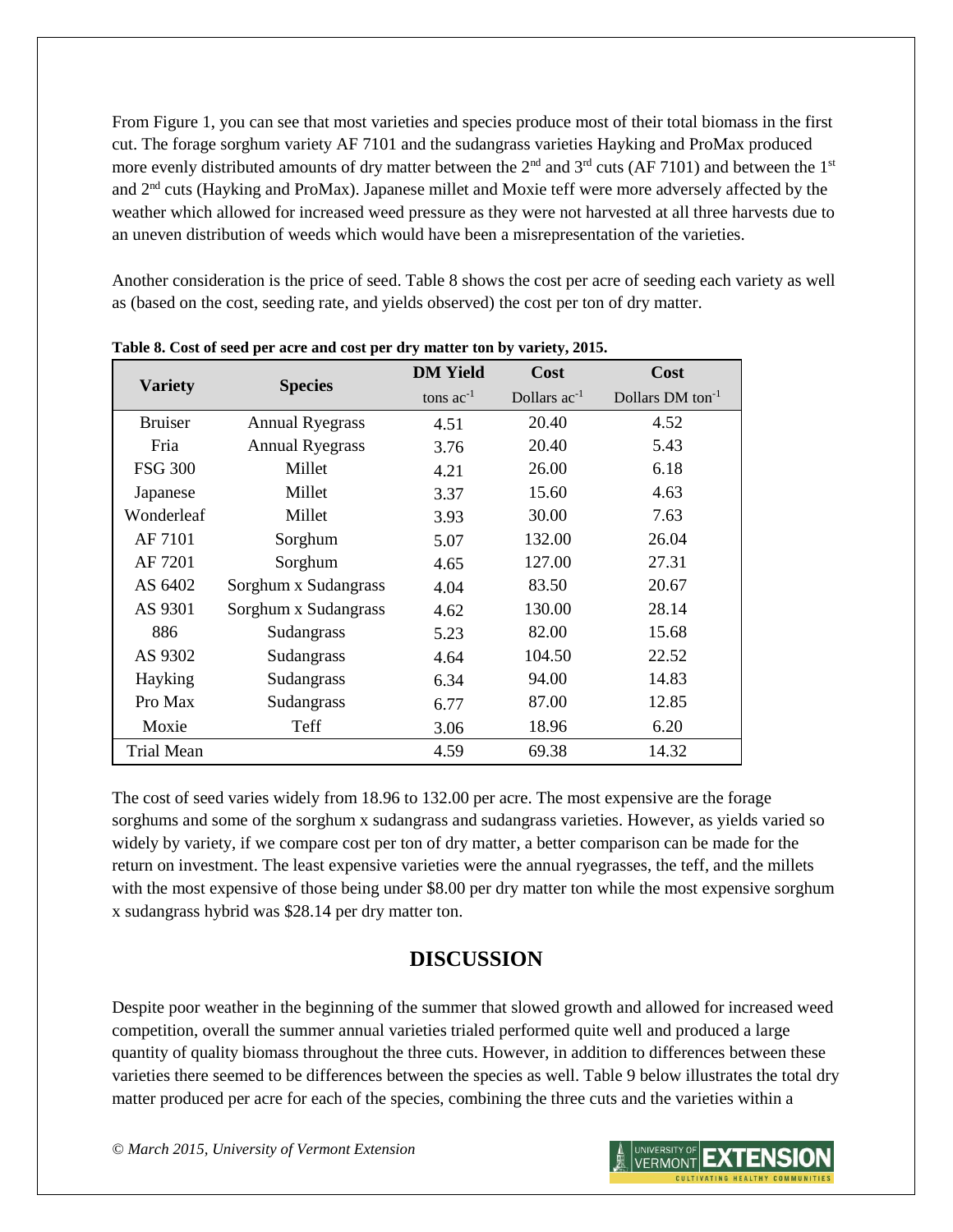species. Overall, the sudangrasses produced over 5.75 tons of dry matter per acre over the three harvests while the teff only produced 3.06 tons. Annual ryegrasses and the sorghum x sudangrass hybrids produced about 4 tons per acre. Species and variety selection will be critical decision making factors to make sure the yield and quality are maximized from these annual forages.

|                        | <b>DM</b> Yield |  |
|------------------------|-----------------|--|
| <b>Species</b>         | tons $ac^{-1}$  |  |
| <b>Annual Ryegrass</b> | 4.14            |  |
| Millet                 | 3.84            |  |
| Sorghum                | 4.86            |  |
| Sorghum x Sudangrass   | 4.33            |  |
| Sudangrass             | 5.75            |  |
| Teff                   | 3.06            |  |
| <b>Trial Mean</b>      | 4.70            |  |

#### **Table 9. Yield by species, 2015.**

| There is a benefit of utilizing summer annual species to |
|----------------------------------------------------------|
| extend grazing periods and increase the production of    |
| quality forage throughout the entire season. It is       |
| important to consider all of the variables that can      |
| influence both yield and quality and how different       |
| species and varieties within those species may respond   |
| to these variables. Annual ryegrass appeared to produce  |

|                | <b>DM Yield</b> |  |  |
|----------------|-----------------|--|--|
| <b>Variety</b> | tons $ac^{-1}$  |  |  |
| <b>Bruiser</b> | 4.51            |  |  |
| Fria           | 3.76            |  |  |
| <b>FSG 300</b> | 4.21            |  |  |
| Japanese       | 3.37            |  |  |
| Wonderleaf     | 3.93            |  |  |
| AF 7101        | 5.07            |  |  |
| AF 7201        | 4.65            |  |  |
| AS 6402        | 4.04            |  |  |
| AS 9301        | 4.62            |  |  |
| 886            | 5.23            |  |  |
| AS 9302        | 4.64            |  |  |
| Hayking        | 6.34            |  |  |
| Pro Max        | 6.77            |  |  |
| Moxie          | 3.06            |  |  |
| Trial Mean     | 4.70            |  |  |

|  |  | Table 9. Yield by variety, 2015. |  |
|--|--|----------------------------------|--|
|  |  |                                  |  |

a relatively large quantity of very high quality forage for a very low cost. The height of the plant would have made it more conducive to grazing operations. Sudangrasses can produce a significant amount of biomass of decent quality but cost significantly more and may be less utilized by grazing animals.

It is important to be aware of the risk of nitrate accumulation and the presence of prussic acid when growing summer annuals. Nitrates are considered relatively safe for feed up to 5000 ppm, however there is a risk of excessive nitrate accumulation under excessive fertility and immediately after a drought stressed crop receives rainfall. Additionally, sorghums and sudangrasses may contain prussic acid which is toxic when present. To avoid prussic acid poisoning:

- Graze sorghum or crosses when they are at least 18 inches tall.
- Do not graze plants during and shortly after drought periods when growth is severely reduced.
- Do not graze wilted plants or plants with young tillers.
- Do not graze after a non-killing frost; regrowth can be toxic.
- Do not graze after a killing frost until plant material is dry (the toxin usually dissipates within 48 hours).
- Do not graze at night when frost is likely. High levels of toxins are produced within hours after frost occurs.
- Delay feeding silage six to eight weeks following ensiling.